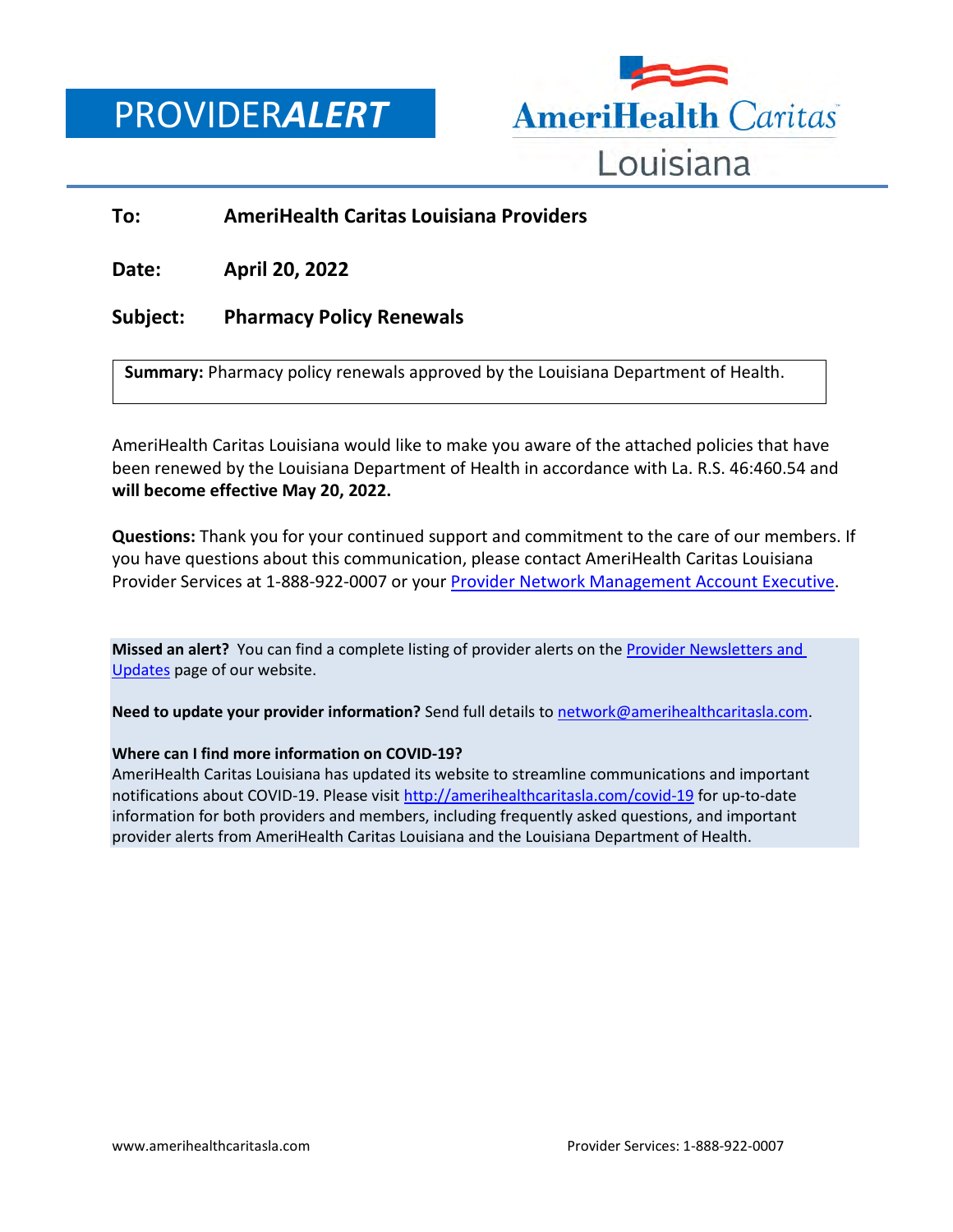| <b>Field Name</b>                        | <b>Field Description</b>                                                                                                                                                                                                                                                                                                                                                                                                                                                                                              |
|------------------------------------------|-----------------------------------------------------------------------------------------------------------------------------------------------------------------------------------------------------------------------------------------------------------------------------------------------------------------------------------------------------------------------------------------------------------------------------------------------------------------------------------------------------------------------|
| Prior Authorization                      | <b>Blincyto</b>                                                                                                                                                                                                                                                                                                                                                                                                                                                                                                       |
| Group Description                        |                                                                                                                                                                                                                                                                                                                                                                                                                                                                                                                       |
| Drugs                                    | Blincyto (blinatumomab)                                                                                                                                                                                                                                                                                                                                                                                                                                                                                               |
| <b>Covered Uses</b>                      | Medically accepted indications are defined using the following sources:<br>the Food and Drug Administration (FDA), Micromedex, American<br>Hospital Formulary Service (AHFS), United States Pharmacopeia Drug<br>Information for the Healthcare Professional (USP DI), the Drug                                                                                                                                                                                                                                       |
|                                          | Package Insert (PPI), or disease state specific standard of care<br>guidelines.                                                                                                                                                                                                                                                                                                                                                                                                                                       |
| <b>Exclusion Criteria</b>                | N/A                                                                                                                                                                                                                                                                                                                                                                                                                                                                                                                   |
| Required Medical<br>Information          | See "Other Criteria"                                                                                                                                                                                                                                                                                                                                                                                                                                                                                                  |
| Age Restriction                          | N/A                                                                                                                                                                                                                                                                                                                                                                                                                                                                                                                   |
| Prescriber<br>Restrictions               | Prescriber must be an oncologist/hematologist                                                                                                                                                                                                                                                                                                                                                                                                                                                                         |
| Coverage Duration                        | The request will be approved for up to a 12 month duration; if all of the<br>above criteria are not met, the request is referred to a Medical Director<br>for medical necessity review.                                                                                                                                                                                                                                                                                                                               |
| Other Criteria                           | ** Drug is being requested through the member's medical benefit**                                                                                                                                                                                                                                                                                                                                                                                                                                                     |
|                                          | <b>Initial Authorization:</b><br>Patient has a diagnosis of one of the following forms of Acute<br>Lymphoblastic Leukemia (ALL):<br>a) Relapsed CD19-positive B-cell precursor ALL<br>b) Refractory <b>CD19-positive</b> B-cell precursor ALL<br>B-cell precursor <b>CD-positive</b> ALL in first or second<br>c)<br>complete remission with minimal residual disease<br>(MRD) greater than or equal to 0.1<br>Provider attests to monitor patient for Cytokine Release<br>Syndrome (CRS) and neurological toxicities |
| Revision/Review<br>Date<br>2/2021 1/2022 | <b>Reauthorization:</b><br>Patient has a diagnosis of relapsed or refractory CD19-positive<br>$\bullet$<br>B-cell precursor ALL and has not exceeded 9 total cycles of<br>Blincyto therapy<br>Provider attests to treatment response or stabilization of<br>$\bullet$<br>disease<br>Prescriber attests to monitor patient for Cytokine Release<br>$\bullet$<br>Syndrome (CRS) and neurological toxicities<br>***For <b>CD19-positive</b> B-cell precursor ALL with MRD,<br>reauthorization is not allowed***          |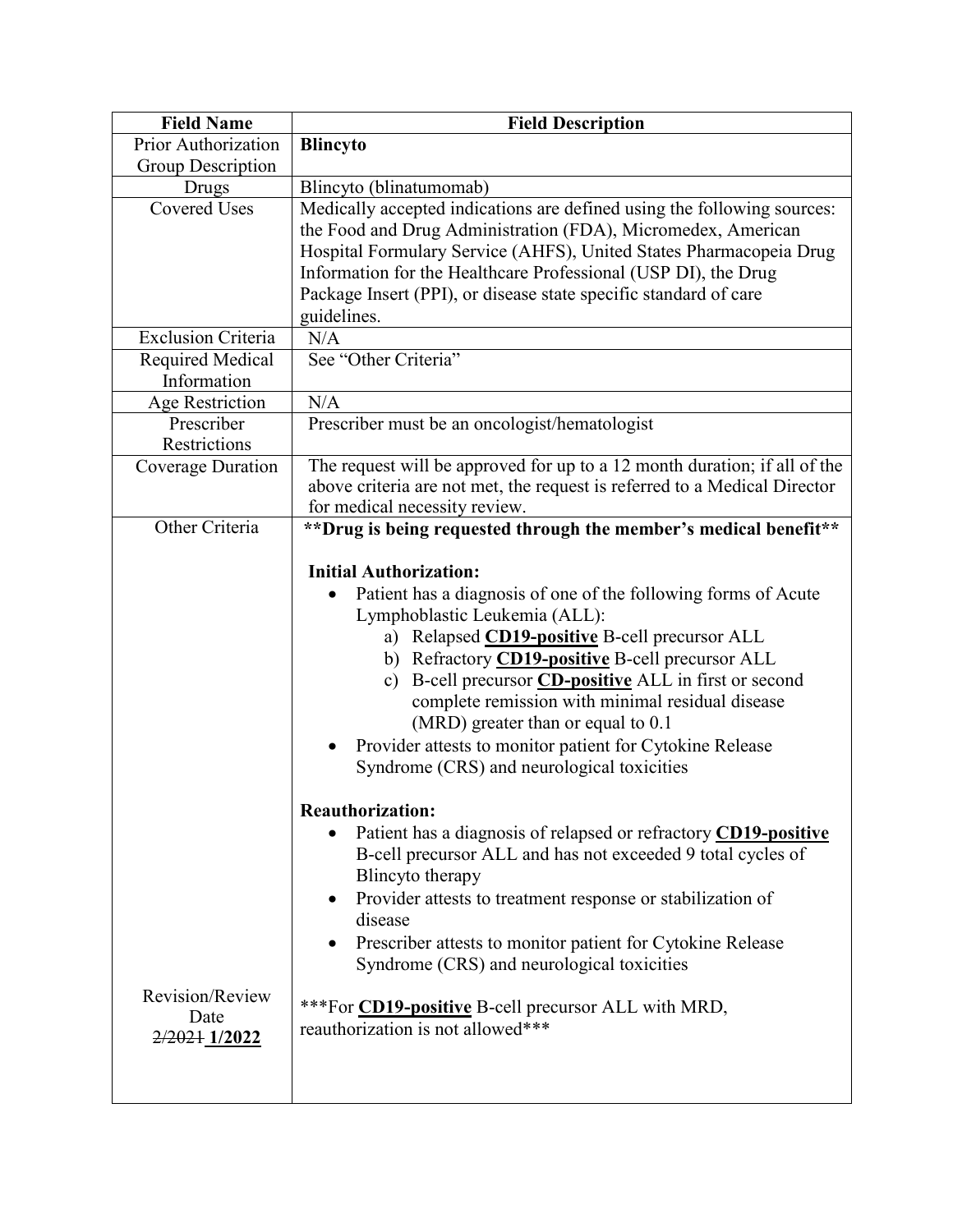| Medical Director/clinical reviewer must override criteria when,<br>in his/her professional judgement, the requested item is medically |
|---------------------------------------------------------------------------------------------------------------------------------------|
| necessary.                                                                                                                            |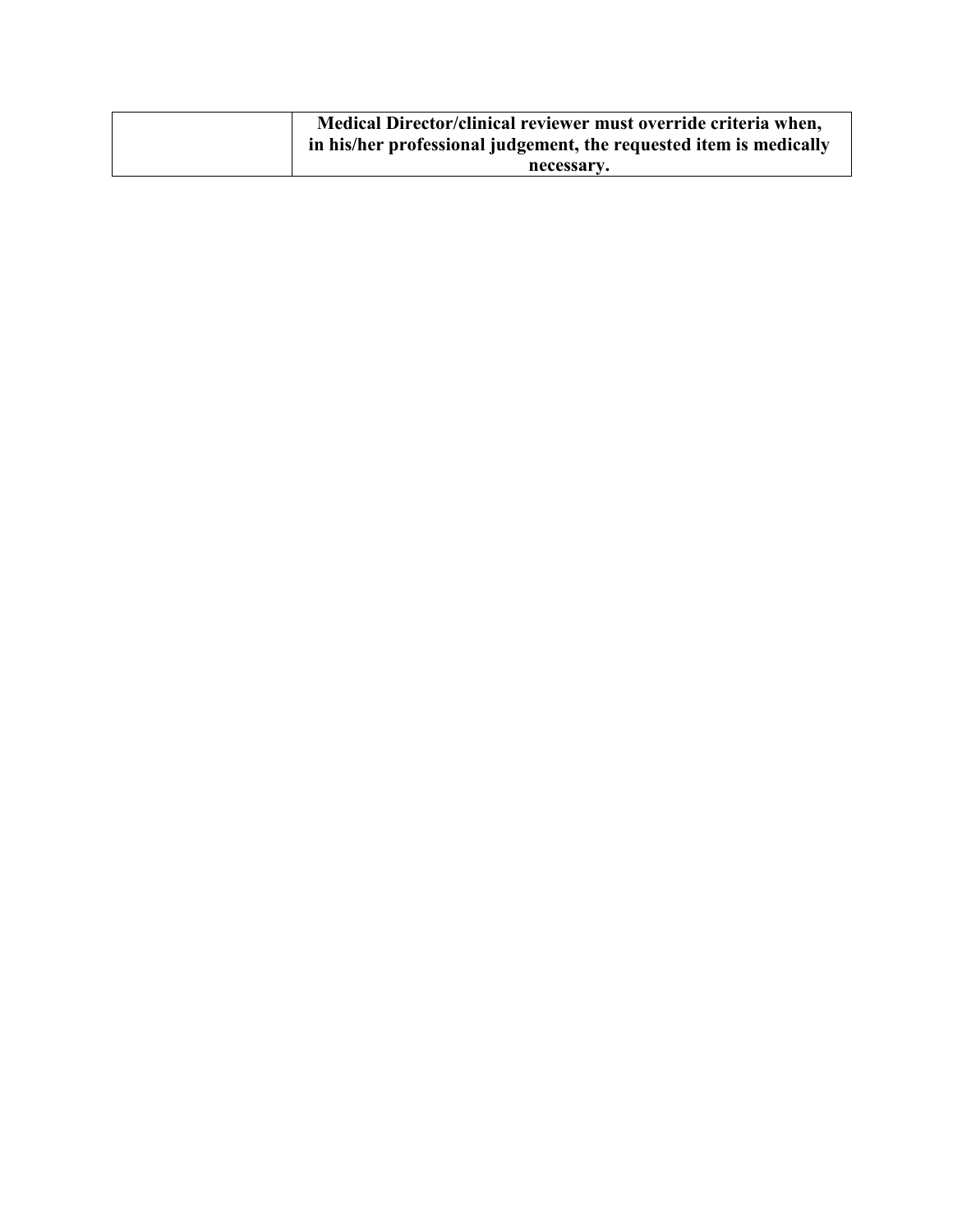| <b>Field Name</b>          | <b>Field Description</b>                                                                                                       |
|----------------------------|--------------------------------------------------------------------------------------------------------------------------------|
| <b>Prior Authorization</b> | <b>Anti-CD19 CAR-T Immunotherapies</b>                                                                                         |
| Group Description          |                                                                                                                                |
| Drugs                      | Kymriah (tisagenlecleucel), Yescarta (axicabtagene ciloleucel),                                                                |
|                            | Tecartus (brexucabtagene autoleucel), Brevanzi (lisocabtagene                                                                  |
| <b>Covered Uses</b>        | maraleucel)                                                                                                                    |
|                            | Medically accepted indications are defined using the following<br>sources: the Food and Drug Administration (FDA), Micromedex, |
|                            | American Hospital Formulary Service (AHFS), United States                                                                      |
|                            | Pharmacopeia Drug Information for the Healthcare Professional (USP                                                             |
|                            | DI), the Drug Package Insert (PPI), or disease state specific standard of                                                      |
|                            | care guidelines.                                                                                                               |
| <b>Exclusion Criteria</b>  | Patients with primary central nervous system lymphoma                                                                          |
| Required Medical           | See "Other Criteria"                                                                                                           |
| Information                |                                                                                                                                |
| <b>Age Restrictions</b>    | See "Other Criteria"                                                                                                           |
| Prescriber                 | Prescriber must be an oncologist, hematologist or other prescribers                                                            |
| Restrictions               | who specialize in the treatment of lymphoma.                                                                                   |
| Coverage Duration          | If all the criteria are met, the initial request will be approved for a one $-$                                                |
|                            | time infusion per lifetime.                                                                                                    |
| Other Criteria             | ** Drug is being requested through the member's medical<br>benefit**                                                           |
|                            | <b>Initial authorization:</b>                                                                                                  |
|                            | Patient must not have received prior anti-CD19 CAR-T therapy.<br>$\bullet$                                                     |
|                            | Patient will be screened for HBV, HCV, and HIV in accordance<br>$\bullet$                                                      |
|                            | with clinical guidelines.                                                                                                      |
|                            | Patient does not have an active infection or inflammatory                                                                      |
|                            | disorder.                                                                                                                      |
|                            | Patient has a life expectancy >12 weeks.                                                                                       |
|                            | Patient will not receive live virus vaccines for at least 6 weeks<br>$\bullet$                                                 |
|                            | prior to the start of lymphodepleting chemotherapy and until                                                                   |
|                            | immune recovery following treatment.                                                                                           |
|                            | Leukemia                                                                                                                       |
|                            |                                                                                                                                |
|                            | B-cell precursor Acute Lymphoblastic Leukemia (ALL):                                                                           |
|                            | If the request is for Kymriah                                                                                                  |
|                            | o Patient is 25 years of age or younger                                                                                        |
|                            | o ALL that is refractory or in second or later relapse                                                                         |
|                            | If the request is for Tecartus                                                                                                 |
|                            | o Patient is 18 years of age or older                                                                                          |
|                            | ALL that is relapsed or refractory<br>$\circ$                                                                                  |
|                            | Non-Hodgkin's Lymphoma (NHL)                                                                                                   |
|                            | <b>Mantle Cell Lymphoma (MCL):</b>                                                                                             |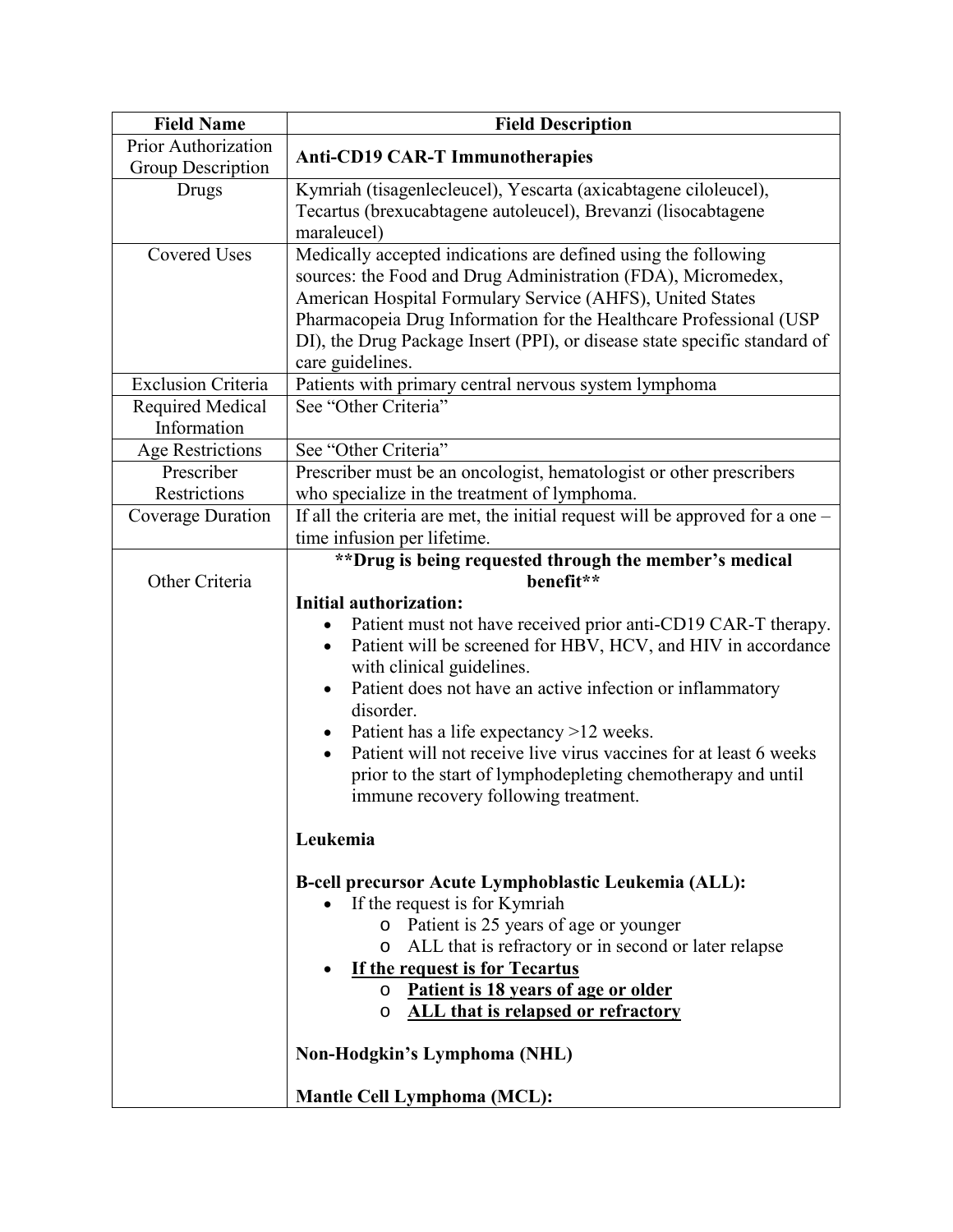|                     | If the request is for Tecartus:                                       |
|---------------------|-----------------------------------------------------------------------|
|                     | Patient is 18 years of age or older<br>$\circ$                        |
|                     | Patient has relapsed/refractory disease defined as failure<br>$\circ$ |
|                     | of BOTH the following lines of therapy:                               |
|                     | Chemoimmunotherapy such as an anti-CD20                               |
|                     | monoclonal antibody (e.g. Rituxan) + any                              |
|                     | chemotherapeutic agent                                                |
|                     | Bruton Tyrosine Kinase (BTK) Inhibitor (e.g.<br>п                     |
|                     | Calquence, Imbruvica, Brukinsa)                                       |
|                     |                                                                       |
|                     | <b>Other forms of NHL:</b>                                            |
|                     | If the request is for Breyanzi (lisocabtagene maraleucel),            |
|                     | Kymriah (tisagenlecleucel), Yescarta (axicabtagene ciloleucel)        |
|                     | Use is supported by a labeled indication or NCCN<br>$\circ$           |
|                     | guidelines                                                            |
|                     | Patient is 18 years of age or older<br>$\circ$                        |
|                     | Patient has relapsed/refractory disease defined as failure<br>$\circ$ |
|                     | of two or more lines of systemic therapy                              |
|                     |                                                                       |
|                     | <b>Re-authorization:</b>                                              |
| Revision/Review     | Treatment exceeding 1 dose per lifetime will not be authorized.       |
| Date: 5/2021-1/2022 |                                                                       |
|                     | Medical Director/clinical reviewer must override criteria when, in    |
|                     | his/her professional judgement, the requested item is medically       |
|                     | necessary.                                                            |
|                     |                                                                       |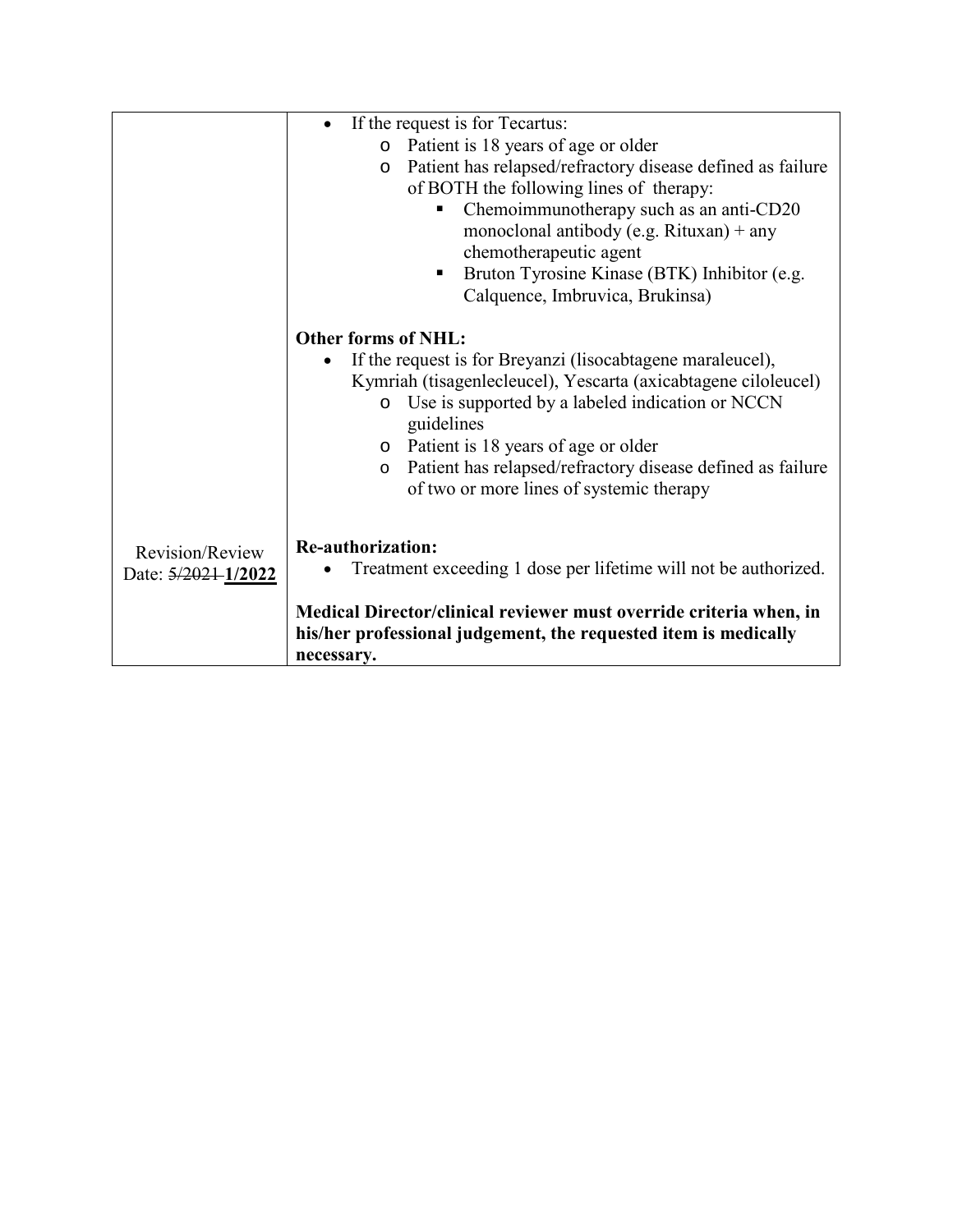| <b>Field Name</b>                      | <b>Field Description</b>                                                                                                                                                                                                                                                                                                                                                                    |
|----------------------------------------|---------------------------------------------------------------------------------------------------------------------------------------------------------------------------------------------------------------------------------------------------------------------------------------------------------------------------------------------------------------------------------------------|
| Prior Authorization                    | Veklury (remdesivir) / remdesivir                                                                                                                                                                                                                                                                                                                                                           |
| Group Description                      |                                                                                                                                                                                                                                                                                                                                                                                             |
| Drugs                                  | Veklury (remdesivir), remdesivir                                                                                                                                                                                                                                                                                                                                                            |
| <b>Covered Uses</b>                    | Medically accepted indications are defined using the following sources: the<br>Food and Drug Administration (FDA), Micromedex, American Hospital<br>Formulary Service (AHFS), United States Pharmacopeia Drug Information for<br>the Healthcare Professional (USP DI), and the Drug Package Insert (PPI).                                                                                   |
| <b>Exclusion Criteria</b>              | N/A                                                                                                                                                                                                                                                                                                                                                                                         |
| Required Medical<br>Information        | See "Other Criteria"                                                                                                                                                                                                                                                                                                                                                                        |
| Age Restrictions                       | N/A                                                                                                                                                                                                                                                                                                                                                                                         |
| Prescriber<br>Restrictions             | N/A                                                                                                                                                                                                                                                                                                                                                                                         |
| Coverage Duration                      | Labeled Use: 10 days Per FDA label                                                                                                                                                                                                                                                                                                                                                          |
| Other Criteria                         | **Drug is being requested through the member's medical benefit**                                                                                                                                                                                                                                                                                                                            |
|                                        | Labeled Use:<br>Veklury/remdesivir will be approved when all of the following criteria are met:<br>Diagnosis of COVID-19<br>Patient is $\geq$ 12 years of age<br>Patient weighs at least 40kg<br>$\bullet$<br>Patient is hospitalized<br>Attestation that provider is not requesting reimbursement for<br>ingredient cost of drug when drug is provided by U.S. government<br>at no charge. |
| Revision/Review<br>Date 11/2020 1/2022 | For uses related to the Emergency Use Authorization:<br>Refer to the "Emergency Use Authorization (EUA) Drugs for COVID-19"<br>policy<br>Medical Director/clinical reviewer must override criteria when, in his/her                                                                                                                                                                         |
|                                        | professional judgement, the requested item is medically necessary.                                                                                                                                                                                                                                                                                                                          |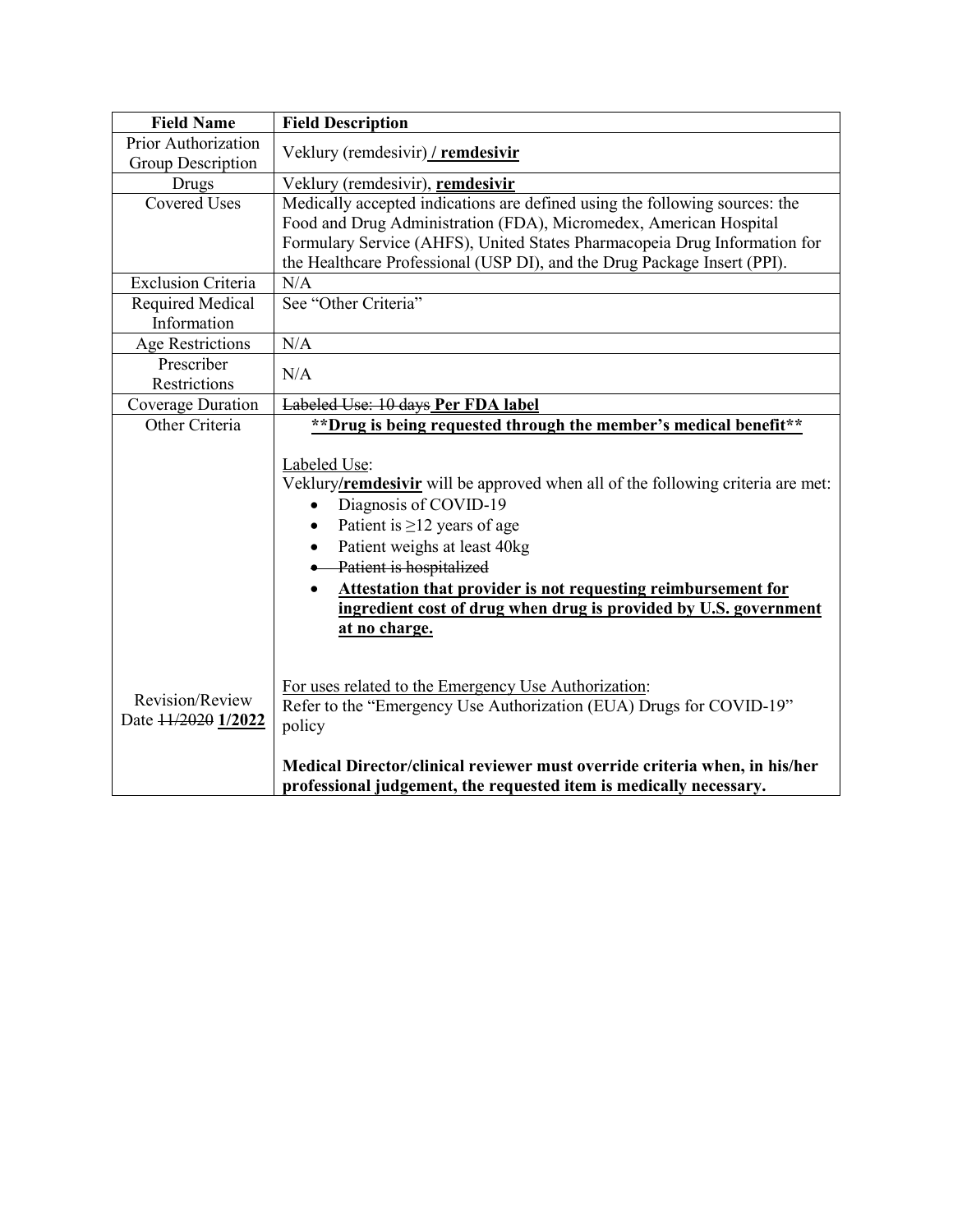| <b>Field Name</b>               | <b>Field Description</b>                                                           |
|---------------------------------|------------------------------------------------------------------------------------|
| <b>Prior Authorization</b>      | Fabrazyme                                                                          |
| Group Description<br>Drugs      | Fabrazyme (agalsidase beta)                                                        |
| <b>Covered Uses</b>             | Medically accepted indications are defined using the following                     |
|                                 | sources: the Food and Drug Administration (FDA), Micromedex,                       |
|                                 | American Hospital Formulary Service (AHFS), United States                          |
|                                 | Pharmacopeia Drug Information for the Healthcare Professional (USP                 |
|                                 | DI), and the Drug Package Insert (PPI).                                            |
| <b>Exclusion Criteria</b>       | N/A                                                                                |
| Required Medical<br>Information | See "other criteria"                                                               |
| <b>Age Restrictions</b>         | Members should be greater than or equal to $82$ years of age                       |
| <b>Prescriber Restrictions</b>  | Prescribed by or in consultation with a geneticist, cardiologist,                  |
|                                 | nephrologist or specialist experienced in the treatment of Fabry                   |
|                                 | disease                                                                            |
| Coverage Duration               | Initial Authorization: If the criteria are met, the request will be                |
|                                 | approved for a 6-month duration.                                                   |
|                                 | Reauthorization: If the criteria are met, the request will be approved             |
|                                 | for a 12-month duration.                                                           |
| Other Criteria                  | **Drug is being requested through the member's medical                             |
|                                 | benefit**                                                                          |
|                                 | <b>Initial Authorization:</b>                                                      |
|                                 | Male members must have a documented diagnosis of Fabry                             |
|                                 | disease confirmed by one of the following:                                         |
|                                 | 1. An undetectable (<3%) alpha galactosidase A (alpha-<br>Gal-A) activity level OR |
|                                 | 2. A deficient (3-35%) alpha-Gal- activity level AND a                             |
|                                 | documented detection of pathogenic mutations in the                                |
|                                 | galactosidase alpha (GLA) gene by molecular genetic                                |
|                                 | testing                                                                            |
|                                 | Female members must have a documented diagnosis of Fabry                           |
|                                 | disease confirmed by detection of pathogenic mutations in the                      |
|                                 | GLA gene by molecular genetic testing AND evidence of                              |
|                                 | clinical manifestation of the disease (e.g. kidney,                                |
|                                 | neurologic, cardiovascular, gastrointestinal)                                      |
|                                 | Member must not be using concurrently with Galafold<br>٠                           |
|                                 | (migalastat)                                                                       |
|                                 | Documentation of the member's current weight                                       |
|                                 | Request is for an FDA-approved dose                                                |
|                                 |                                                                                    |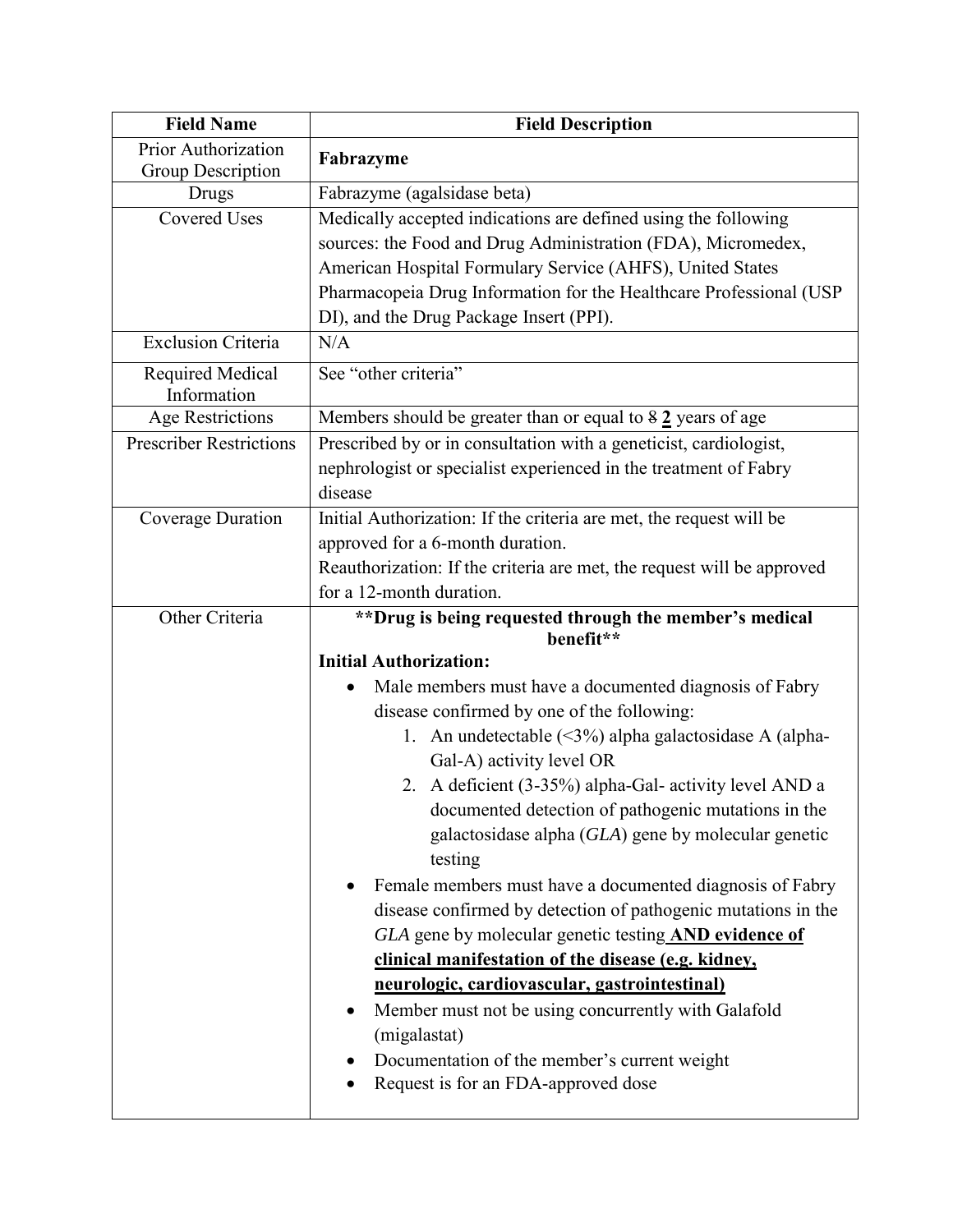|                                          | <b>Re-Authorization:</b>                                                                                                                                                                                                                                                                                                                                                                                                                                                                                                                                 |
|------------------------------------------|----------------------------------------------------------------------------------------------------------------------------------------------------------------------------------------------------------------------------------------------------------------------------------------------------------------------------------------------------------------------------------------------------------------------------------------------------------------------------------------------------------------------------------------------------------|
|                                          | Documentation that member has experienced an<br>improvement in symptoms from baseline including but<br>not limited to: decreased pain, decreased gastrointestinal<br>manifestations, decrease in proteinuria, stabilization of<br>increase in eGFR, reduction of left ventricular<br>hypertrophy (LVH) on echocardiogram, or improved<br>myocardial function, or has remained asymptomatic<br>Member must not be using concurrently with Galafold<br>(migalastat)<br>Documentation of the member's current weight<br>Request is for an FDA-approved dose |
| <b>Revision/Review Date:</b><br>10/20201 | If the criteria are not met, the request will be referred to a clinical<br>reviewer for medical necessity review.<br>Physician/clinical reviewer must override criteria when, in his/her<br>professional judgement, the requested item is medically necessary.                                                                                                                                                                                                                                                                                           |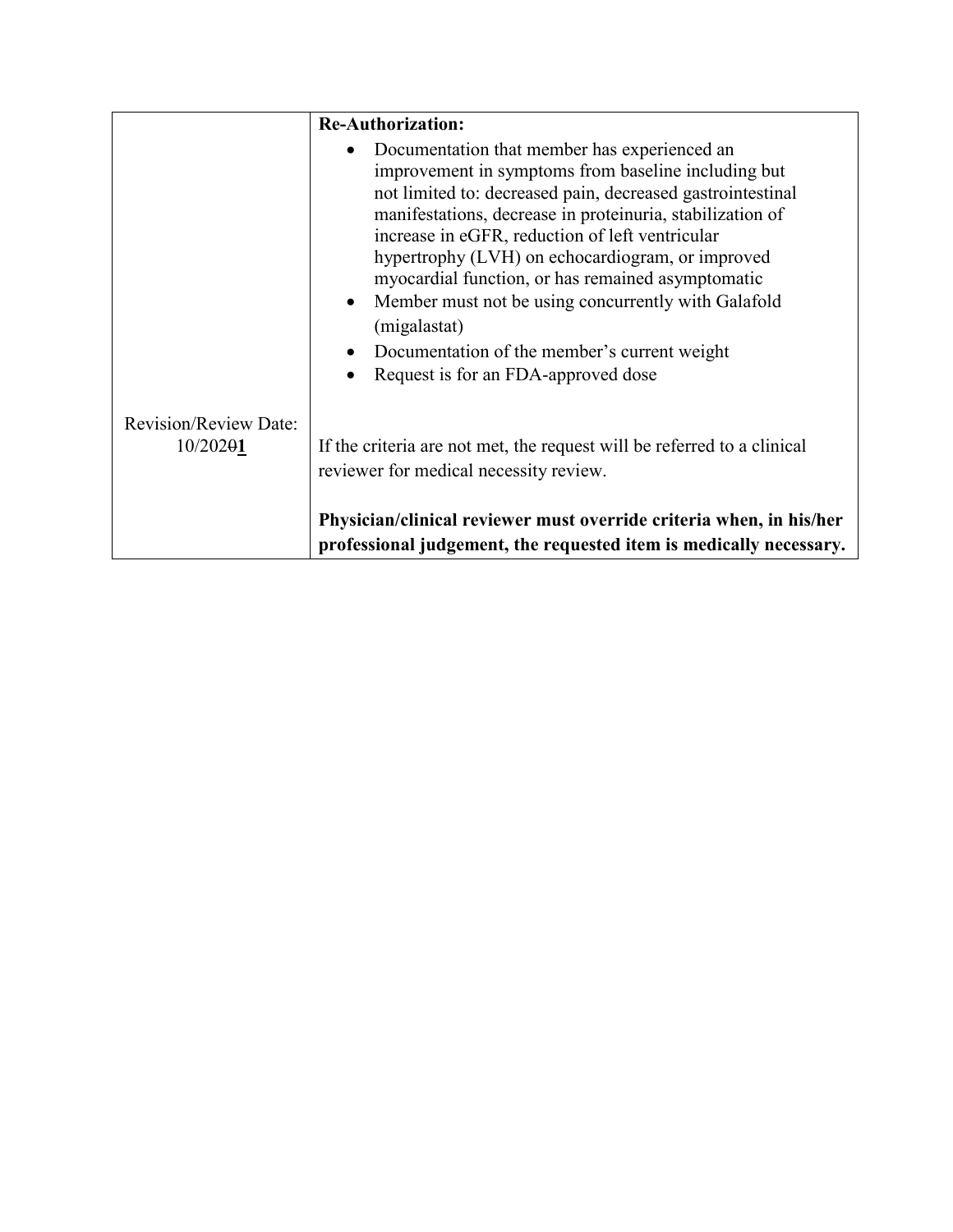| <b>Field Name</b>         | <b>Field Description</b>                                                                                                   |
|---------------------------|----------------------------------------------------------------------------------------------------------------------------|
| Prior Authorization       | <b>Alpha-1 Proteinase Inhibitors (Human)</b>                                                                               |
| Group Description         |                                                                                                                            |
| Drugs                     | Preferred:                                                                                                                 |
|                           | Prolastin-C                                                                                                                |
|                           | <b>Non-Preferred:</b>                                                                                                      |
|                           | <b>Aralast NP</b>                                                                                                          |
|                           | Glassia                                                                                                                    |
|                           | Zemaira                                                                                                                    |
|                           | Or any other newly marketed agent                                                                                          |
| <b>Covered Uses</b>       | Medically accepted indications are defined using the following                                                             |
|                           | sources: the Food and Drug Administration (FDA), Micromedex,                                                               |
|                           | American Hospital Formulary Service (AHFS), United States                                                                  |
|                           | Pharmacopeia Drug Information for the Healthcare Professional (USP                                                         |
|                           | DI), the Drug Package Insert (PPI), or disease state specific standard of                                                  |
|                           | care guidelines.                                                                                                           |
| <b>Exclusion Criteria</b> | None                                                                                                                       |
| Required Medical          | None                                                                                                                       |
| Information               |                                                                                                                            |
| <b>Age Restrictions</b>   | 18 years of age or older                                                                                                   |
| Prescriber                | Prescribed by or in consultation with a pulmonologist or specialist in                                                     |
| Restrictions              | the treatment of AAT                                                                                                       |
| Coverage Duration         | The request will be approved for up to a 12 month duration; if all of the                                                  |
|                           | above criteria are not met, the request is referred to a Medical Director                                                  |
|                           | for medical necessity review.                                                                                              |
| Other Criteria            | **Drug is being requested through the member's medical<br>benefit**                                                        |
|                           | <b>Initial Authorization:</b>                                                                                              |
|                           | Documented diagnosis of a congenital deficiency of alpha-1                                                                 |
|                           | antitrypsin (AAT) (serum AAT level < 11 micromol/L                                                                         |
|                           | [approximately 57 mg/dL using nephelometry or 80mg/dl by                                                                   |
|                           | radial immunodiffusion]).                                                                                                  |
|                           |                                                                                                                            |
|                           | Documentation was submitted indicating the member has<br>undergone genetic testing for AAT deficiency and is classified as |
|                           | phenotype PiZZ, PiSZ, PiZ(null) or Pi(null)(null) [NOTE:                                                                   |
|                           | phenotypes PiMZ or PiMS are not candidates for treatment with                                                              |
|                           | Alpha1-Proteinase Inhibitors]                                                                                              |
|                           | Documentation was submitted (member's pulmonary function test                                                              |
|                           | results) indicating airflow obstruction by spirometry (forced                                                              |
|                           | expiratory volume in 1 second [FE <sub>V1</sub> ] in the range of 35% 65% $\leq$                                           |
|                           | 65% of predicted), or provider has documented additional medical                                                           |
|                           | information demonstrating medical necessity                                                                                |
|                           | Documentation was submitted indicating member is a non-smoker<br>٠                                                         |
|                           | or an ex-smoker (eg. smoking cessation treatment)                                                                          |
|                           |                                                                                                                            |
|                           | Documentation of the member's current weight                                                                               |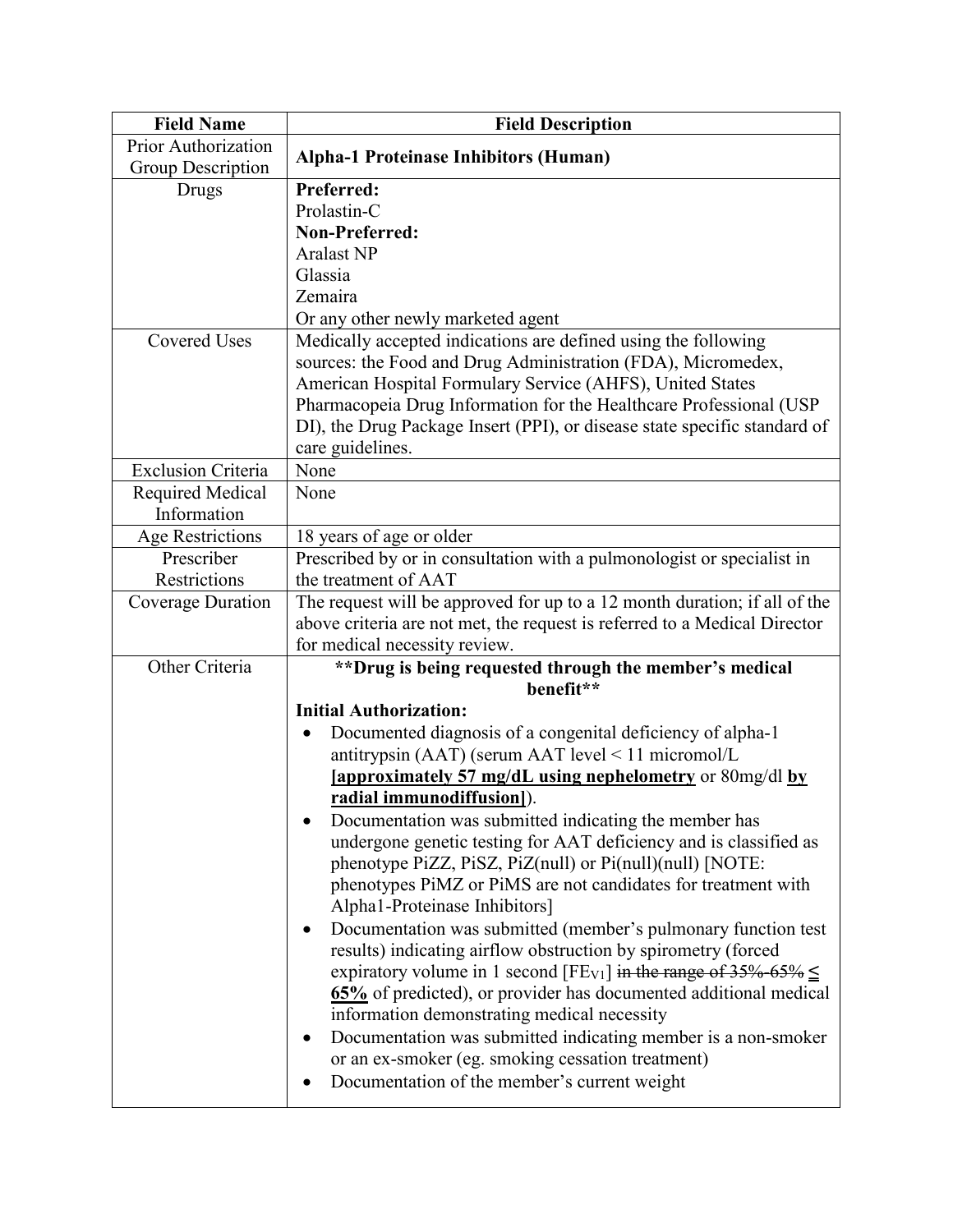|                                       | The Alpha-1 Proteinase Inhibitor (human) is being prescribed at<br>an FDA approved dosage<br>If the medication request is for an Alpha1-Proteinase Inhibitor<br>$\bullet$<br>(human) product other than Prolastin-C, the patient has a<br>documented medical reason (intolerance, hypersensitivity,<br>contraindication, treatment failure, etc.) for not using Prolastin-C<br>to treat their medical condition                                                                                                                                                                                                                                                                                                                                                     |
|---------------------------------------|---------------------------------------------------------------------------------------------------------------------------------------------------------------------------------------------------------------------------------------------------------------------------------------------------------------------------------------------------------------------------------------------------------------------------------------------------------------------------------------------------------------------------------------------------------------------------------------------------------------------------------------------------------------------------------------------------------------------------------------------------------------------|
| Revision/Review<br>Date 6/2021 1/2022 | <b>Reauthorization:</b><br>Documentation of the member's current weight<br>Documentation was submitted indicating member is a non-<br>smoker or an ex-smoker (e.g. smoking cessation treatment)<br>Documentation was submitted indicating the member has<br>clinically benefited from therapy (i.e. stable lung function,<br>improved PFTs, alpha-1 antitrypsin serum level maintained above<br>11 micromol/L [approximately 57 mg/dL using or 80 mg/dL by<br>radial immunodiffusion], improved quality of life)<br>The Alpha-1 Proteinase Inhibitor (human) is being prescribed at an<br>FDA approved dosage<br>Clinical reviewer/Medical Director must override criteria when, in<br>his/her professional judgment, the requested item is medically<br>necessary. |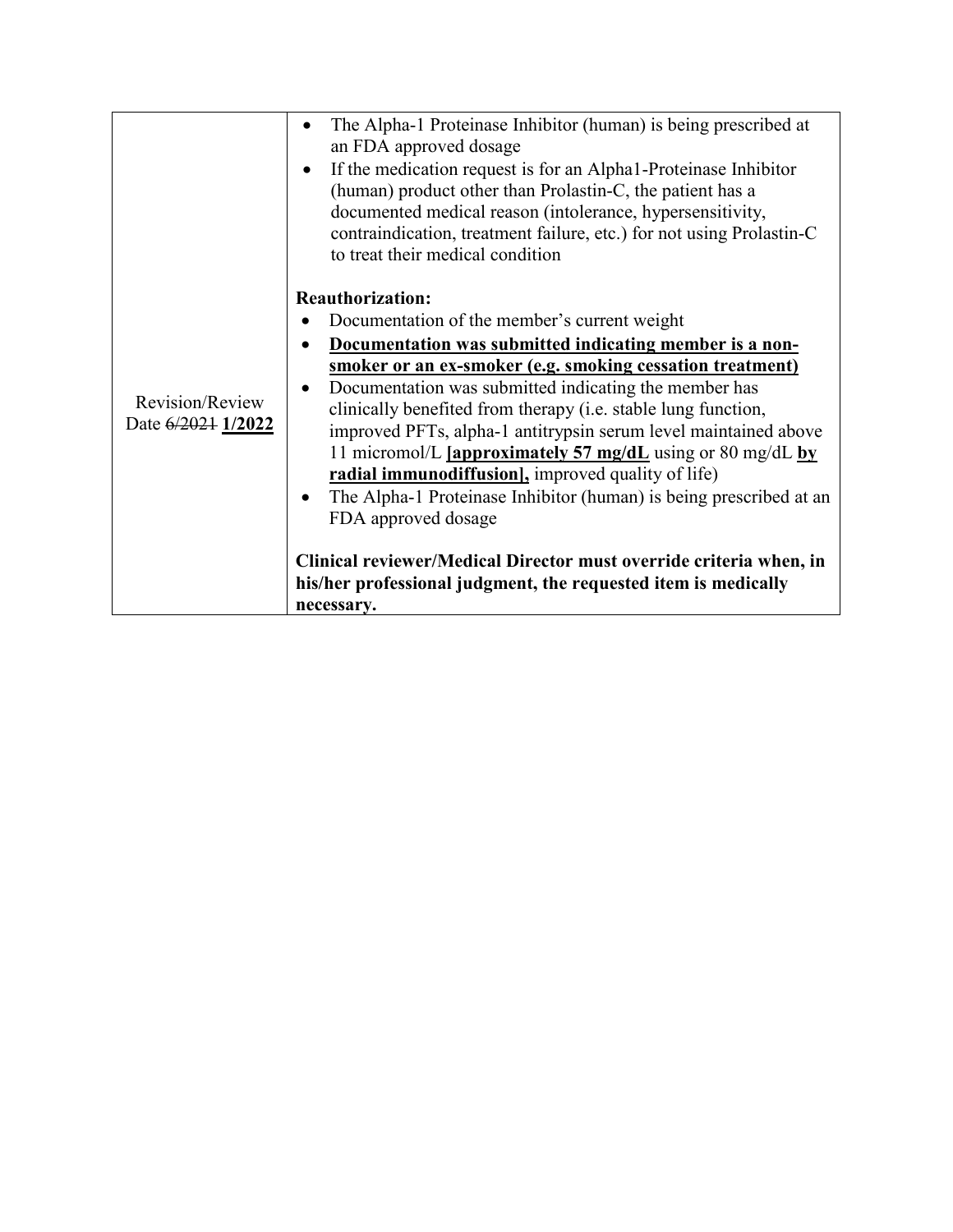| <b>Field Name</b>              | <b>Field Description</b>                                               |
|--------------------------------|------------------------------------------------------------------------|
| Prior Authorization            | <b>Vascular Endothelial Growth Factor (VEGF) Inhibitors for</b>        |
| Group Description              | <b>Ophthalmic Conditions</b>                                           |
| Drugs                          | Preferred Vascular Endothelial Growth Factor (VEGF) Inhibitor(s):      |
|                                | Avastin, Mvasi, Zirabev (bevacizumab)                                  |
|                                | Lucentis (ranibizumab)<br>$\bullet$                                    |
|                                |                                                                        |
|                                | Non-Preferred Vascular Endothelial Growth Factor (VEGF)                |
|                                | Inhibitor $(s)$ :                                                      |
|                                | Beovu (brolucizumab)                                                   |
|                                | Eylea (afibercept)                                                     |
|                                | Macugen (pegaptanib)                                                   |
|                                | Susvimo (ranibizumab)                                                  |
|                                | Any newly marketed agent in this class                                 |
|                                |                                                                        |
|                                | **If the request is for an alternative indication please use the       |
|                                | <b>Specialty Drugs Criteria or Oncology Drugs Criteria as</b>          |
|                                | appropriate**                                                          |
| <b>Covered Uses</b>            | Medically accepted indications are defined using the following         |
|                                | sources: the Food and Drug Administration (FDA), Micromedex,           |
|                                | American Hospital Formulary Service (AHFS), United States              |
|                                | Pharmacopeia Drug Information for the Healthcare Professional          |
|                                | (USP DI), the Drug Package Insert (PPI), or disease state specific     |
|                                | standard of care guidelines.                                           |
| <b>Exclusion Criteria</b>      | N/A                                                                    |
| Required Medical               | See "other criteria"                                                   |
| Information                    |                                                                        |
| <b>Age Restrictions</b>        | Approvable for adults 18 years of age and older only                   |
| <b>Prescriber Restrictions</b> | Ophthalmologist                                                        |
| Coverage Duration              | If the above conditions are met, the request will be approved with a 3 |
|                                | month duration for initial and 12 months for renewal; if the criteria  |
|                                | are not met, the request will be referred to a clinical reviewer for   |
|                                | medical necessity review.                                              |
| Other Criteria                 | **Drug is being requested through the member's medical                 |
|                                | benefit**                                                              |
|                                | <b>Avastin</b> , <b>Mvasi</b> , <i>Zirabev</i> :                       |
|                                | Request is for compendia supported dosing for an ophthalmic            |
|                                | indication                                                             |
|                                |                                                                        |
|                                | <b>Lucentis:</b>                                                       |
|                                | Request is for an FDA-approved dosing regimen                          |
|                                | <b>Non-Preferred VEGF Inhibitor:</b>                                   |
|                                | Request is for an FDA-approved dosing regimen; AND                     |
|                                |                                                                        |
|                                |                                                                        |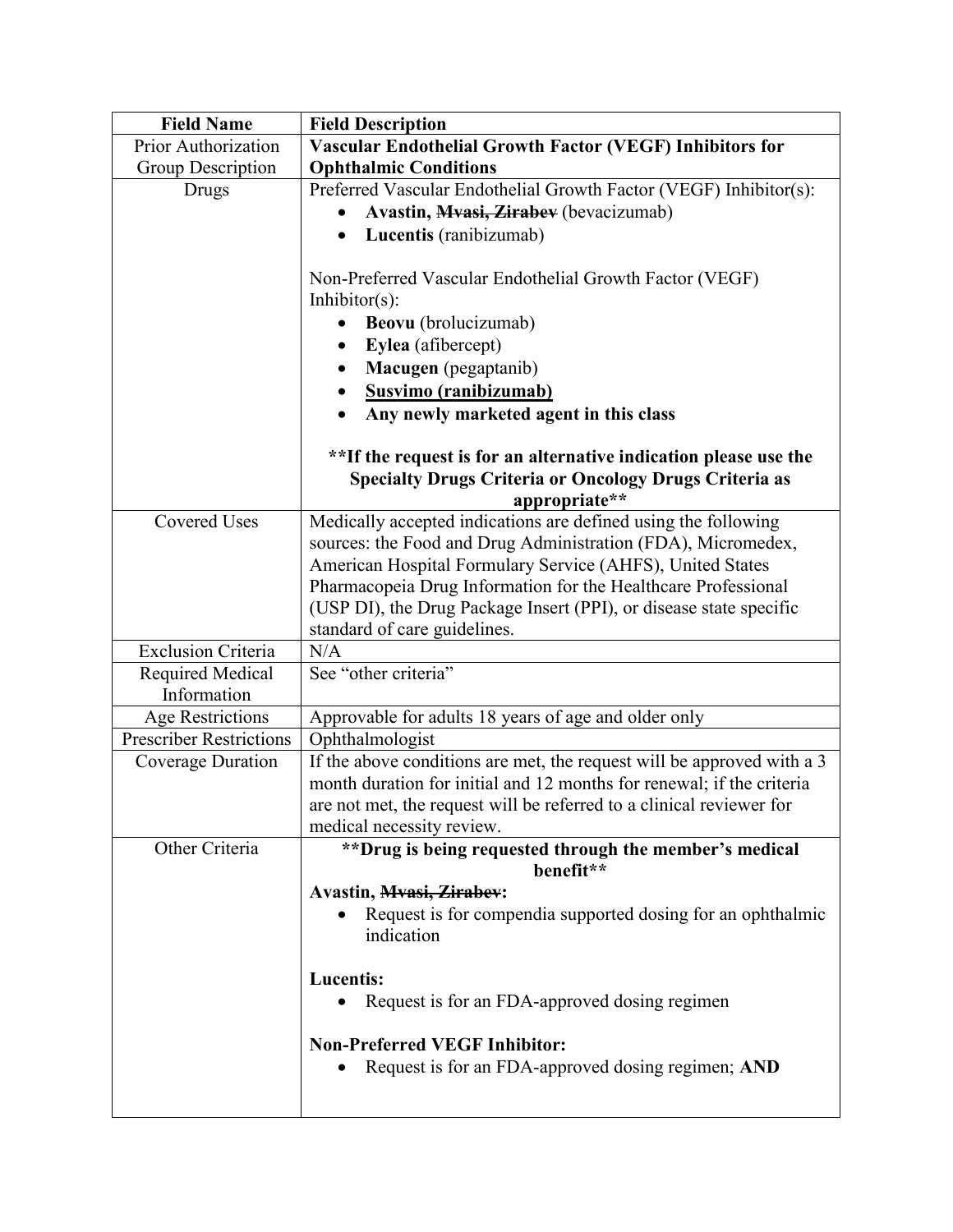|                    | • Documented trial and failure with a preferred VEGF inhibitor |
|--------------------|----------------------------------------------------------------|
|                    | for all FDA-approved indications OR: a medical justification   |
|                    | for not using a preferred VEGF inhibitor (e.g. experienced a   |
|                    | severe ADR such as hypersensitivity, arterial                  |
|                    | thromboembolism, cerebrovascular accident, raised              |
| Revision/Review    | intraocular pressure, retinal detachment).                     |
| Date 5/2021 1/2022 | Medical Director/clinical reviewer must override criteria      |
|                    | when, in his/her professional judgement, the requested item is |
|                    | medically necessary.                                           |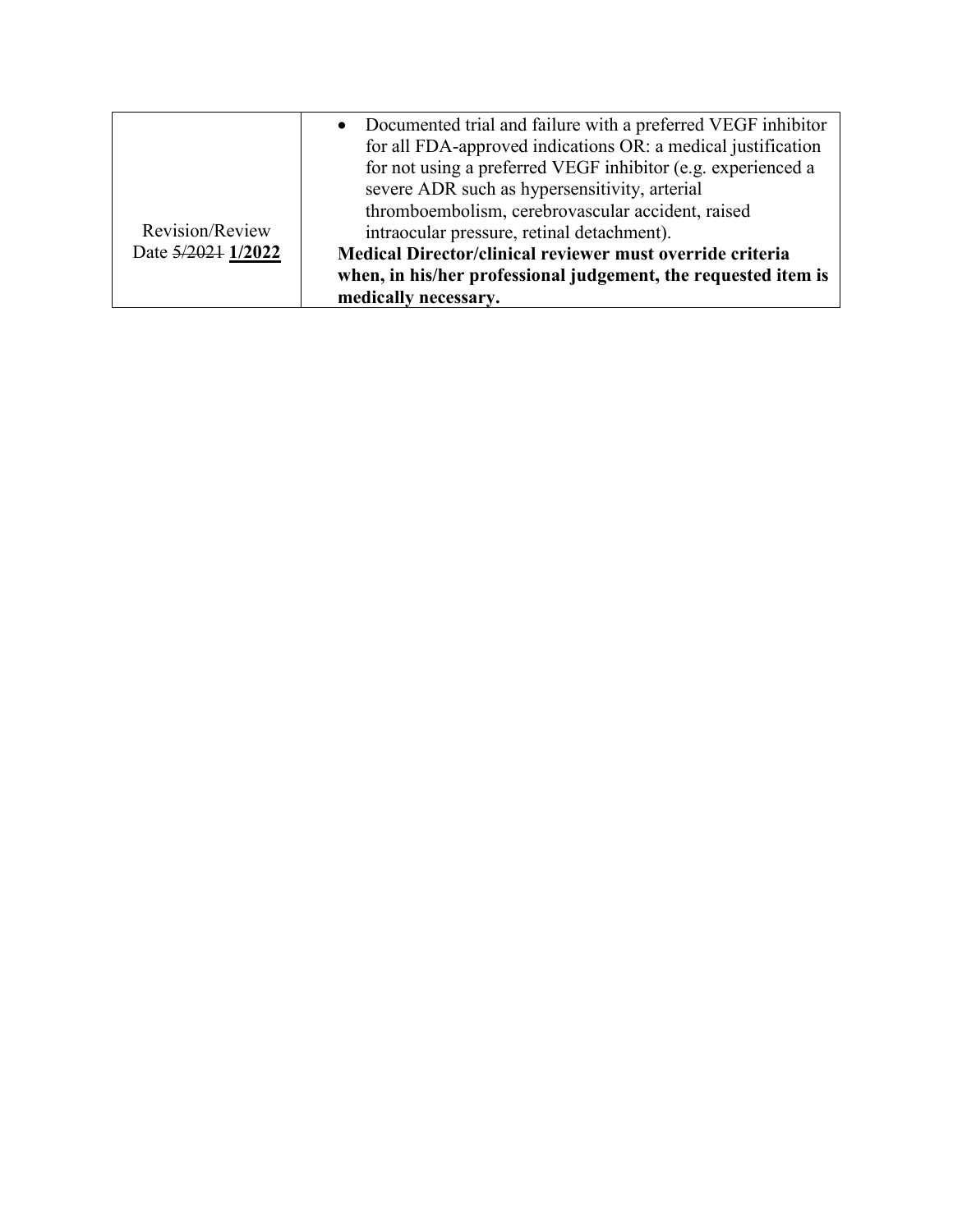| <b>Field Name</b>                        | <b>Field Description</b>                                                                                                                                                                                                                                                                                                                                                                                                                                                                                                                                                                                                                                                                                                                                                                                                                                                                                                                                                                                                                                                                                                                                                                    |
|------------------------------------------|---------------------------------------------------------------------------------------------------------------------------------------------------------------------------------------------------------------------------------------------------------------------------------------------------------------------------------------------------------------------------------------------------------------------------------------------------------------------------------------------------------------------------------------------------------------------------------------------------------------------------------------------------------------------------------------------------------------------------------------------------------------------------------------------------------------------------------------------------------------------------------------------------------------------------------------------------------------------------------------------------------------------------------------------------------------------------------------------------------------------------------------------------------------------------------------------|
| Prior Authorization<br>Group Description | <b>Specialty Drugs</b>                                                                                                                                                                                                                                                                                                                                                                                                                                                                                                                                                                                                                                                                                                                                                                                                                                                                                                                                                                                                                                                                                                                                                                      |
| Drugs                                    | Oral and injectable specialty drugs without drug or class specific prior<br>authorization criteria<br>*** The Oncology Drugs prior authorization criteria will be applied to<br>oncology drugs without drug or class specific criteria***                                                                                                                                                                                                                                                                                                                                                                                                                                                                                                                                                                                                                                                                                                                                                                                                                                                                                                                                                   |
| <b>Covered Uses</b>                      | Medically accepted indications are defined using the following sources:<br>the Food and Drug Administration (FDA), Micromedex, American<br>Hospital Formulary Service (AHFS), United States Pharmacopeia Drug<br>Information for the Healthcare Professional (USP DI), the Drug Package<br>Insert (PPI), or disease state specific standard of care guidelines.                                                                                                                                                                                                                                                                                                                                                                                                                                                                                                                                                                                                                                                                                                                                                                                                                             |
| <b>Exclusion Criteria</b>                | N/A                                                                                                                                                                                                                                                                                                                                                                                                                                                                                                                                                                                                                                                                                                                                                                                                                                                                                                                                                                                                                                                                                                                                                                                         |
| Required Medical<br>Information          | See "Other Criteria"                                                                                                                                                                                                                                                                                                                                                                                                                                                                                                                                                                                                                                                                                                                                                                                                                                                                                                                                                                                                                                                                                                                                                                        |
| <b>Age Restrictions</b>                  | According to package insert                                                                                                                                                                                                                                                                                                                                                                                                                                                                                                                                                                                                                                                                                                                                                                                                                                                                                                                                                                                                                                                                                                                                                                 |
| <b>Prescriber Restrictions</b>           | N/A                                                                                                                                                                                                                                                                                                                                                                                                                                                                                                                                                                                                                                                                                                                                                                                                                                                                                                                                                                                                                                                                                                                                                                                         |
| Coverage Duration                        | If all of the conditions are met, requests will be approved for up to 6<br>months. If the conditions are not met, the request will be sent to a<br>Medical Director/clinical reviewer for medical necessity review.                                                                                                                                                                                                                                                                                                                                                                                                                                                                                                                                                                                                                                                                                                                                                                                                                                                                                                                                                                         |
| Other Criteria                           | All of the following criteria must be met:                                                                                                                                                                                                                                                                                                                                                                                                                                                                                                                                                                                                                                                                                                                                                                                                                                                                                                                                                                                                                                                                                                                                                  |
|                                          | The drug is requested through the medical benefit<br>The drug is requested for an appropriate use (per the references<br>$\bullet$<br>outlined in "Covered Uses"<br>The dose requested is appropriate for the requested use (per the<br>$\bullet$<br>references outlined in "Covered Uses")<br>Documentation has been provided of a trial and failure of an<br>appropriate alternative first line therapy, if one exists, for the<br>requested use (per the references outlined in "Covered Uses") or<br>has a medical reason why these drug(s) cannot be used (e.g.<br>intolerance, contraindication)<br>If the request is for a reference biologic drug with either a<br>biosimilar or interchangeable biologic drug currently available<br>documentation of one of the following:<br>The provider has either verbally or in writing submitted a<br>$\circ$<br>member specific reason why the reference biologic is<br>required based on the member's condition or treatment<br>history<br>The currently available biosimilar product does not<br>O<br>have the same appropriate use (per the references<br>outlined in "Covered Uses") as the reference biologic<br>drug being requested |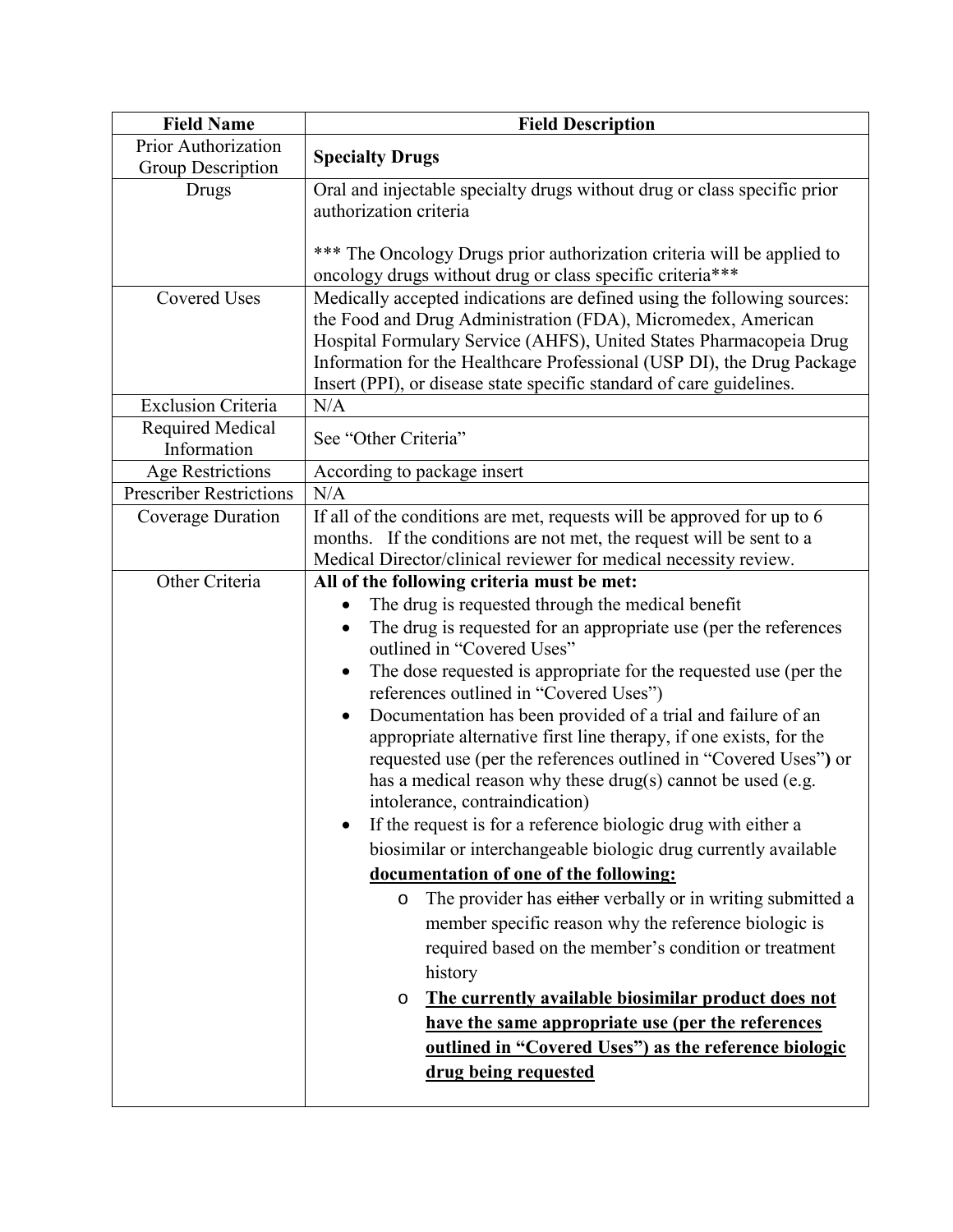|          | Revision/Review Date   Physician/clinical reviewer must override criteria when, in his/her |
|----------|--------------------------------------------------------------------------------------------|
| 510/2021 | professional judgment, the requested item is medically necessary.                          |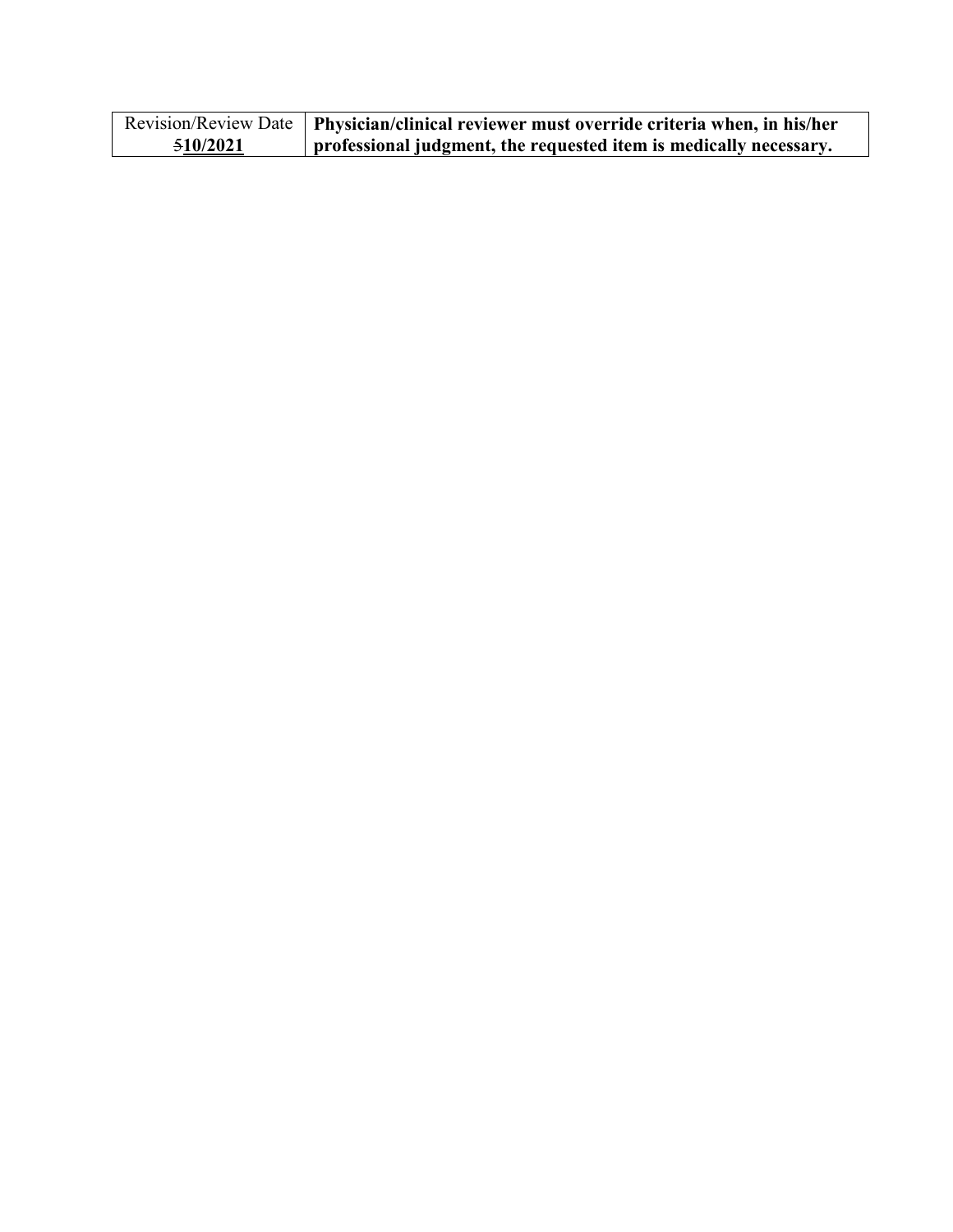| <b>Field Name</b>               | <b>Field Description</b>                                                                                                                                                                                                                                                                                                                                                                                                                                                                                                                                                                                                                                                                                                                                                                                                                                                                                                                                                                                                                                                                                                                                                                                                                                                                                                                                         |
|---------------------------------|------------------------------------------------------------------------------------------------------------------------------------------------------------------------------------------------------------------------------------------------------------------------------------------------------------------------------------------------------------------------------------------------------------------------------------------------------------------------------------------------------------------------------------------------------------------------------------------------------------------------------------------------------------------------------------------------------------------------------------------------------------------------------------------------------------------------------------------------------------------------------------------------------------------------------------------------------------------------------------------------------------------------------------------------------------------------------------------------------------------------------------------------------------------------------------------------------------------------------------------------------------------------------------------------------------------------------------------------------------------|
| Prior Authorization<br>Group    | <b>Oncology Drugs</b>                                                                                                                                                                                                                                                                                                                                                                                                                                                                                                                                                                                                                                                                                                                                                                                                                                                                                                                                                                                                                                                                                                                                                                                                                                                                                                                                            |
| Drugs                           | Oral and Injectable Oncology Medications (specialty or non-specialty)<br>without medication specific criteria when requested for an oncology<br>diagnosis                                                                                                                                                                                                                                                                                                                                                                                                                                                                                                                                                                                                                                                                                                                                                                                                                                                                                                                                                                                                                                                                                                                                                                                                        |
| <b>Covered Uses</b>             | Medically accepted indications are defined using the following sources:<br>the Food and Drug Administration (FDA), Micromedex, American<br>Hospital Formulary Service (AHFS), United States Pharmacopeia Drug<br>Information for the Healthcare Professional (USP DI), and the Drug<br>Package Insert, and/or per the National Comprehensive Cancer Network<br>(NCCN)                                                                                                                                                                                                                                                                                                                                                                                                                                                                                                                                                                                                                                                                                                                                                                                                                                                                                                                                                                                            |
| <b>Exclusion Criteria</b>       | N/A                                                                                                                                                                                                                                                                                                                                                                                                                                                                                                                                                                                                                                                                                                                                                                                                                                                                                                                                                                                                                                                                                                                                                                                                                                                                                                                                                              |
| Required Medical<br>Information | See "Other Criteria"                                                                                                                                                                                                                                                                                                                                                                                                                                                                                                                                                                                                                                                                                                                                                                                                                                                                                                                                                                                                                                                                                                                                                                                                                                                                                                                                             |
| Age Restrictions                | N/A                                                                                                                                                                                                                                                                                                                                                                                                                                                                                                                                                                                                                                                                                                                                                                                                                                                                                                                                                                                                                                                                                                                                                                                                                                                                                                                                                              |
| Prescriber<br>Restrictions      | Prescriber is an oncologist, or specialist in type of cancer being treated                                                                                                                                                                                                                                                                                                                                                                                                                                                                                                                                                                                                                                                                                                                                                                                                                                                                                                                                                                                                                                                                                                                                                                                                                                                                                       |
| Coverage Duration               | If the criteria are met, the request will be approved for up to 6 month<br>duration; if the criteria are not met, the request will be referred to a<br>clinical reviewer for medical necessity review.                                                                                                                                                                                                                                                                                                                                                                                                                                                                                                                                                                                                                                                                                                                                                                                                                                                                                                                                                                                                                                                                                                                                                           |
| Other Criteria                  | All of the following criteria must be met:<br>The drug is requested through the medical benefit<br>Requested use must be a labeled indication or be supported by<br>NCCN Category 1 or 2A level of evidence. If the request is for<br>an off-label use supported by NCCN as Category 2B<br>recommendation then medical documentation has been<br>provided as to why member is unable to utilize a treatment<br>regimen with a higher level of evidence (e.g. allergic reaction,<br>contraindication); AND<br>Documentation has been provided of the results of all<br>$\bullet$<br>required genetic testing where required per drug package<br>insert; AND<br>Documentation has been provided of the results of all required<br>laboratory values and patient specific information (e.g. weight,<br>ALT/AST, Creatine Kinase, etc.) necessary to ensure the patient<br>has no contraindications to therapy per drug package insert;<br><b>AND</b><br>The medication is being prescribed at a dose that is within FDA<br>approved/NCCN guidelines.<br>If the request is for a reference biologic drug with either a<br>biosimilar or interchangeable biologic drug currently available,<br>documentation of one of the following:<br>The provider has either verbally or in writing submitted<br>$\circ$<br>a member specific reason why the brand name reference |